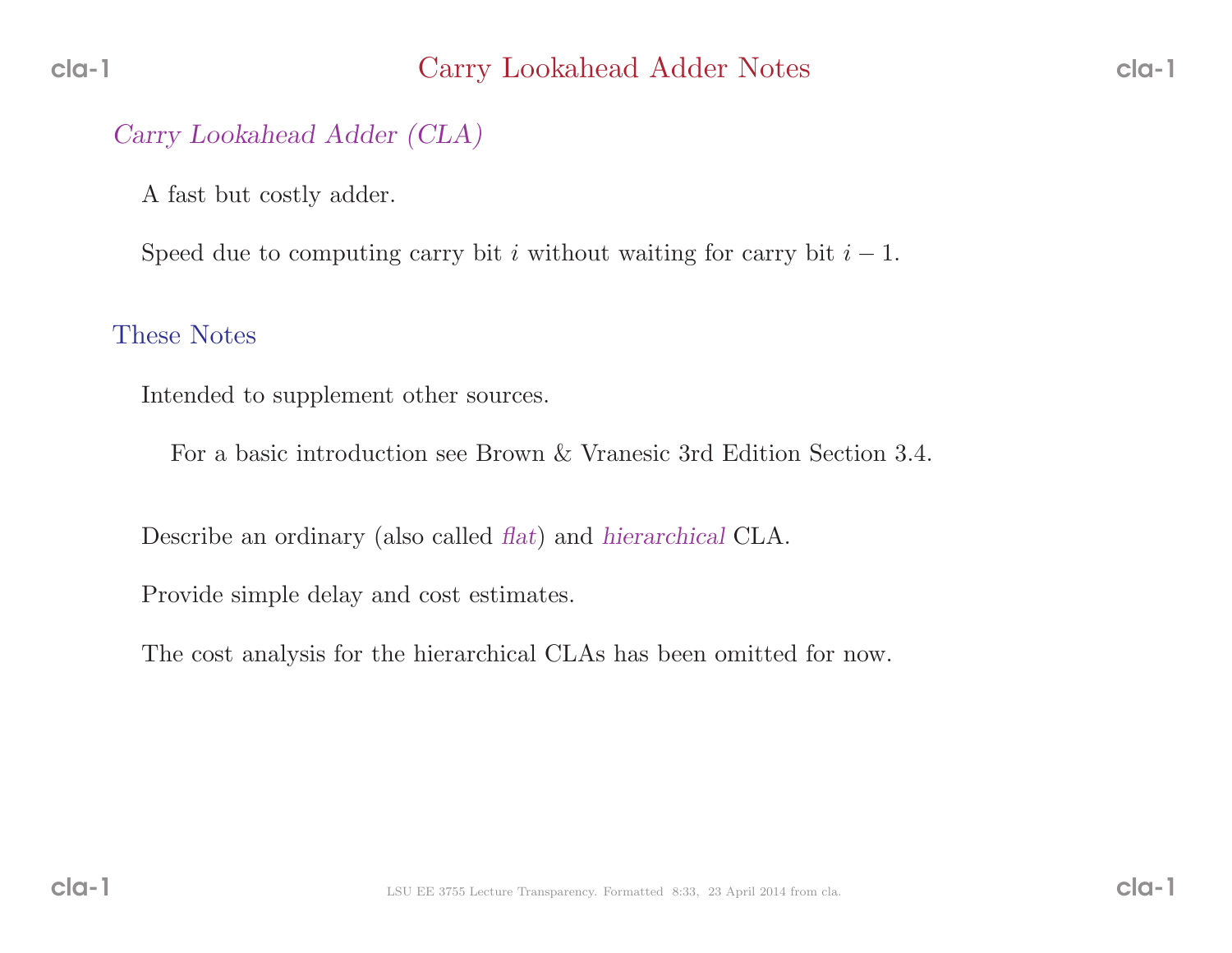# Carry Lookahead Cell (CLC)

Operates on single bits.

# Ports for CLC *i*

Operands and Carry In $a,\,b,\,c$ 

Sum

 $s = a \oplus b \oplus c.$ 

Propagate Signal

 $p = a + b$ 



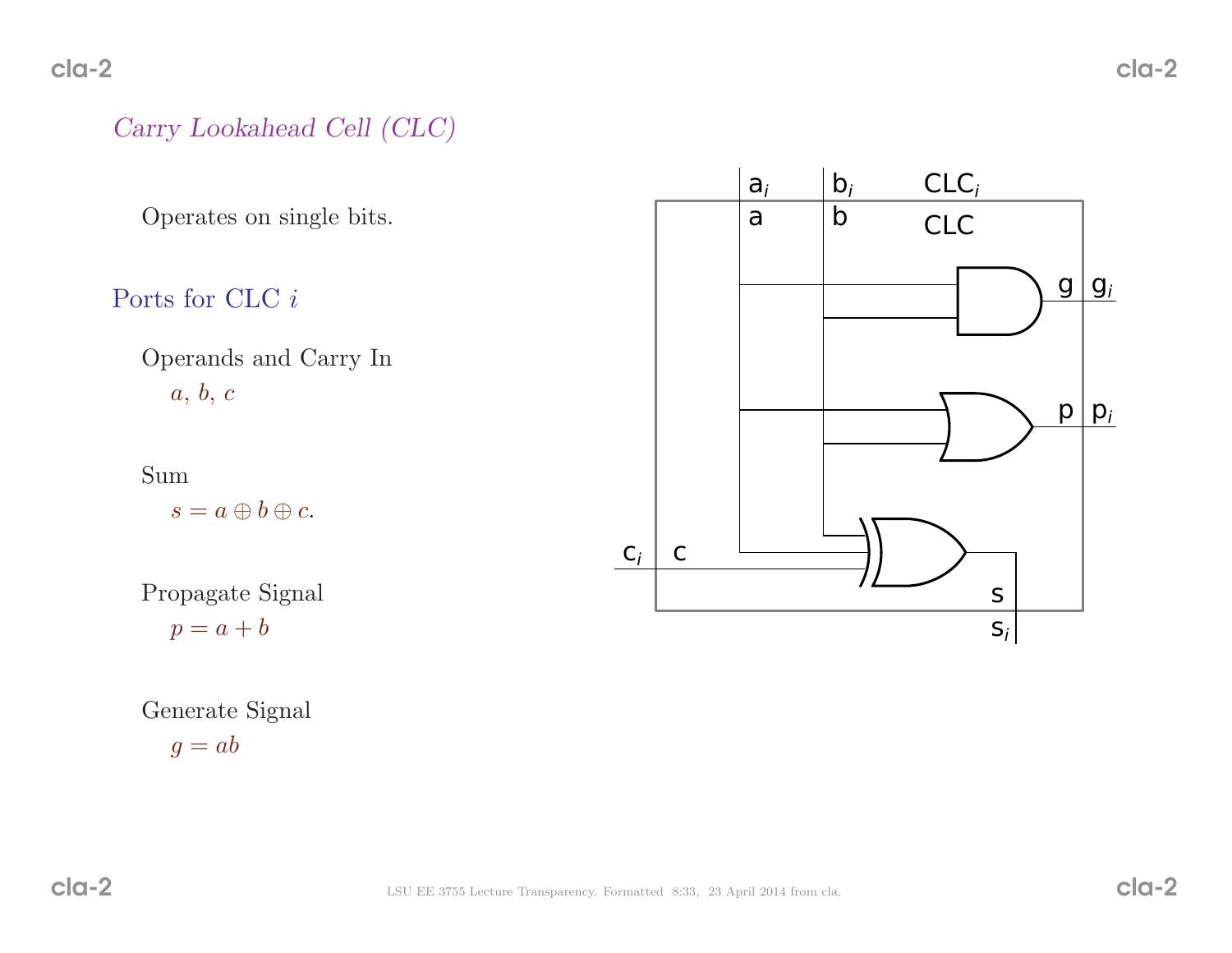# CLC Important Features

There is no carry out.

Signal  $p$  and  $g$  **do not** depend on  $c$ .

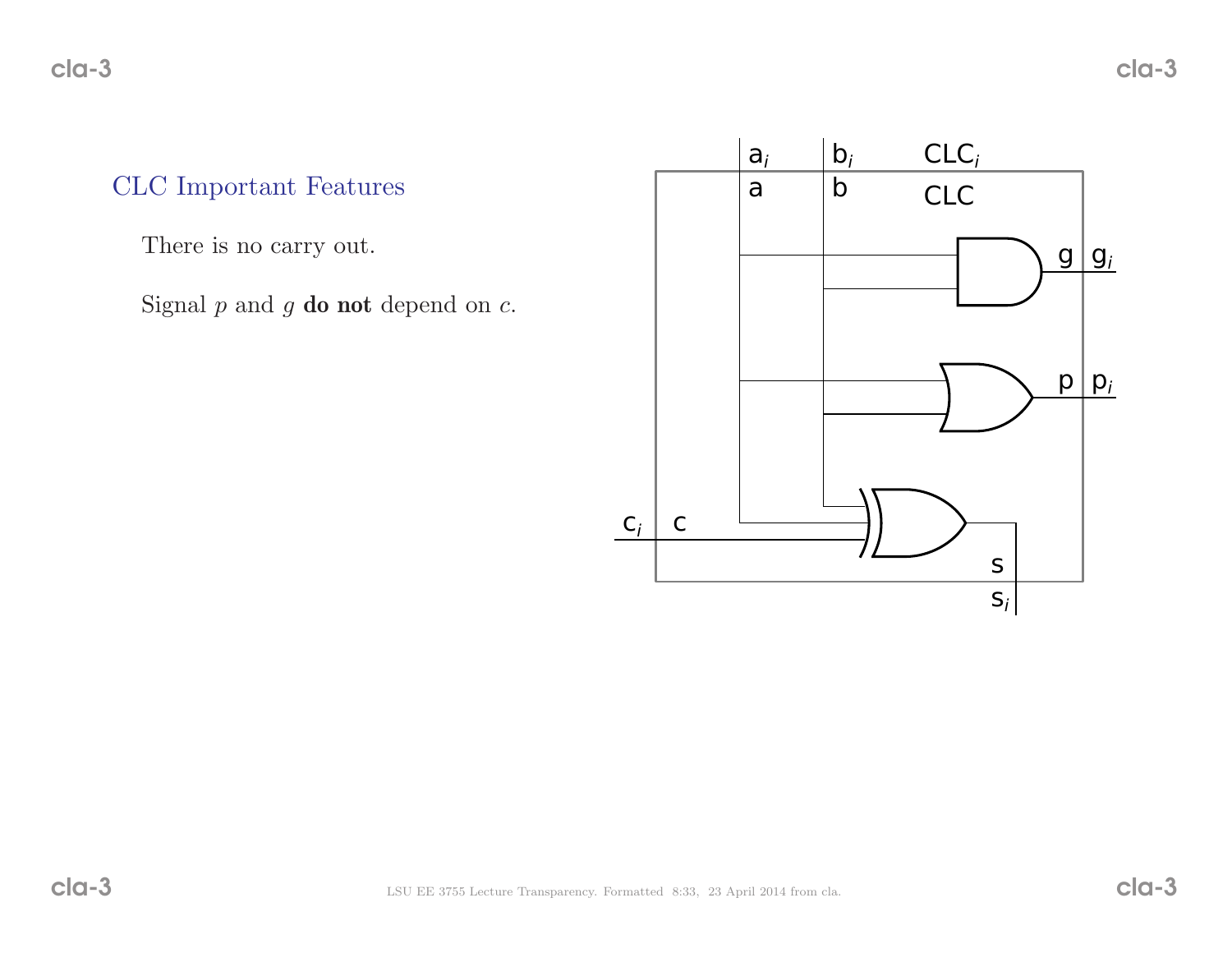



Types of carry generation logic (CGL): lookahead and ripple.

With lookahead CGL adder above is <sup>a</sup> CLA.

With ripple CGL adder above is equivalent to <sup>a</sup> ripple adder.

Note:  $g_{-1}$  is used as a synonym for  $c_0$ .

cla-4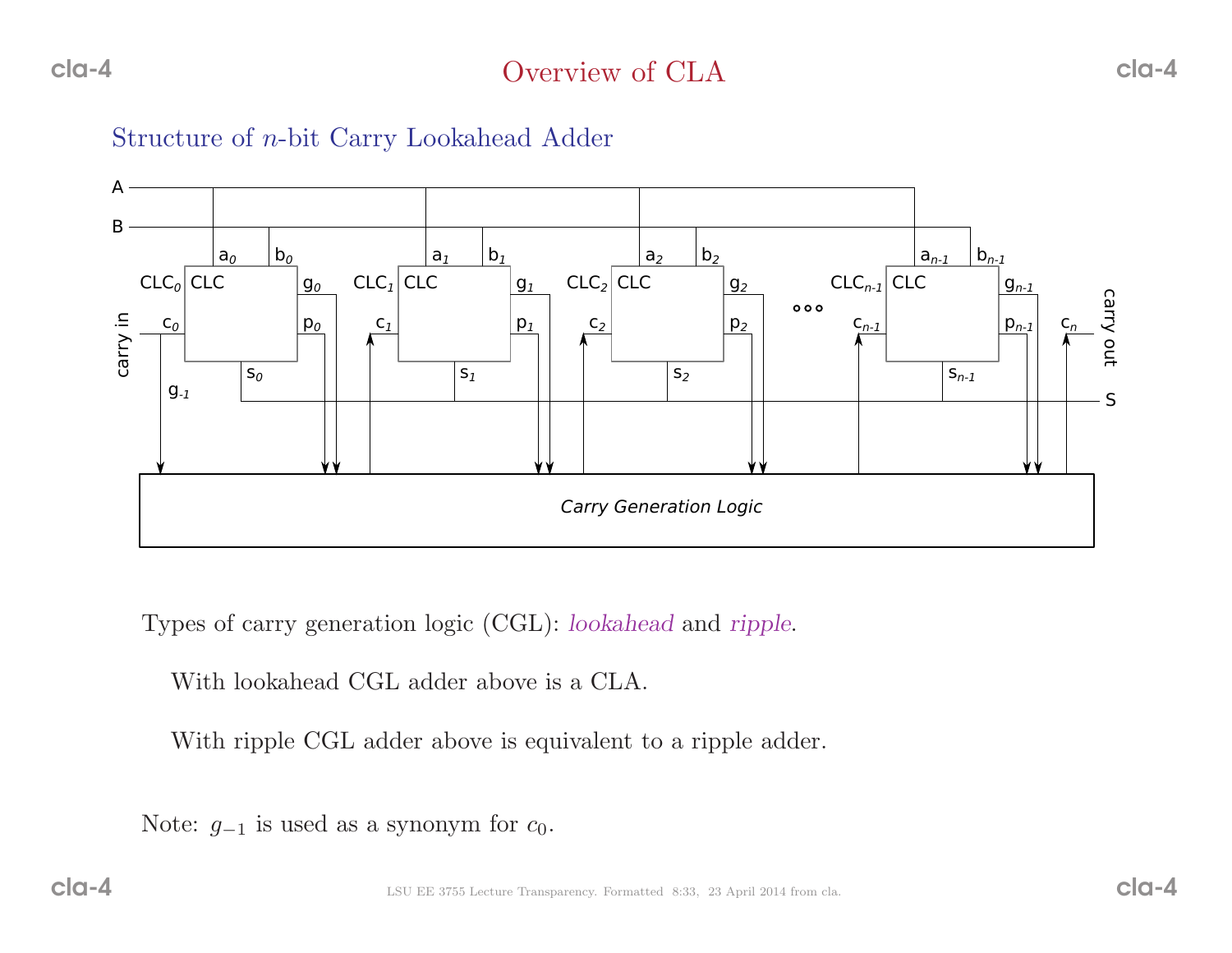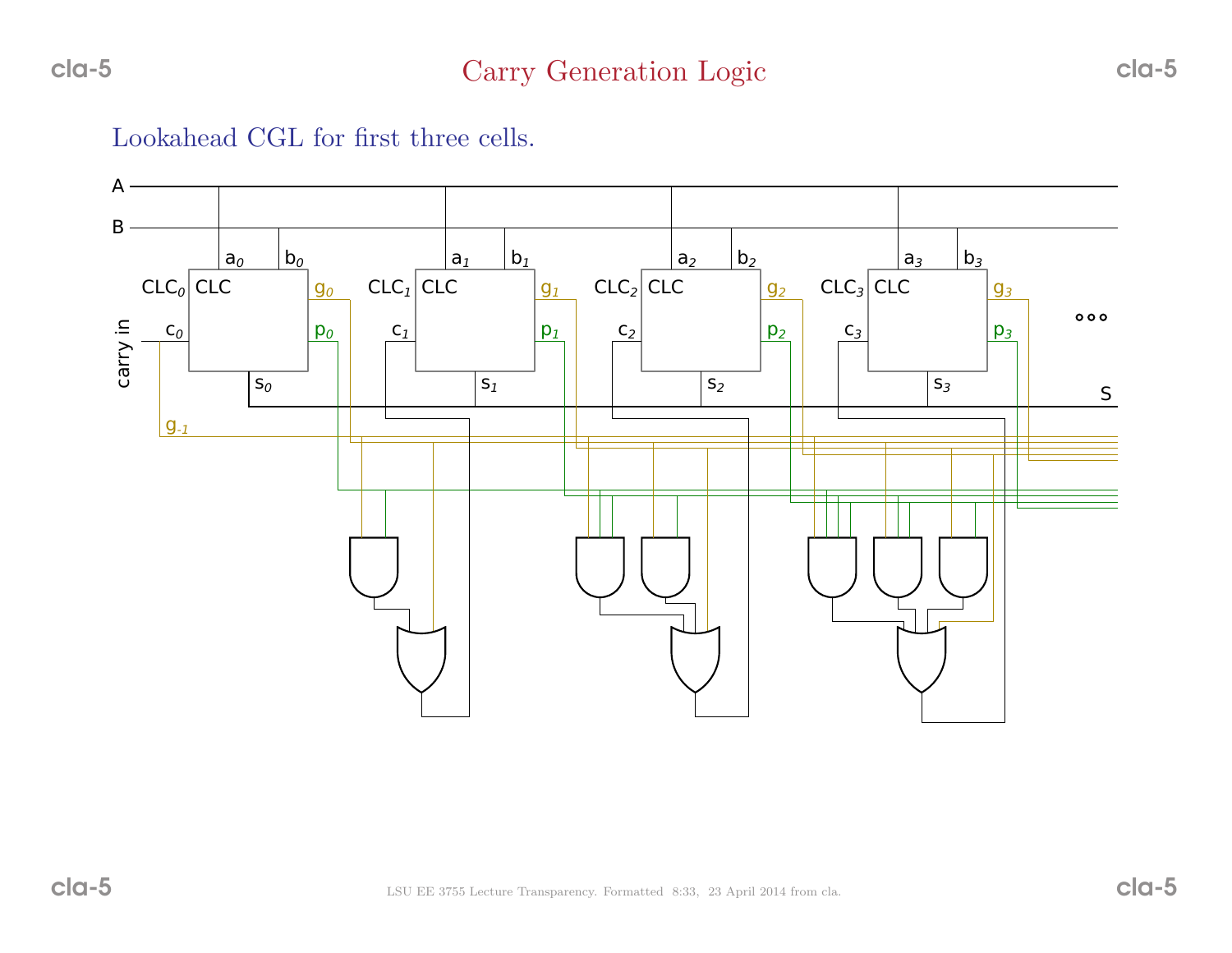cla-6



Boolean expressions for carry signals  $c_0$  to  $c_3$ :

 $c_0 = g_{-1}.$ 

 $c_1 = g_{-1}p_0 + g_0.$ 

- $c_2 = g_{-1}p_0p_1 + g_0p_1 + g_1.$
- $c_3 = g_{-1}p_0p_1p_2 + g_0p_1p_2 + g_1p_2 + g_2.$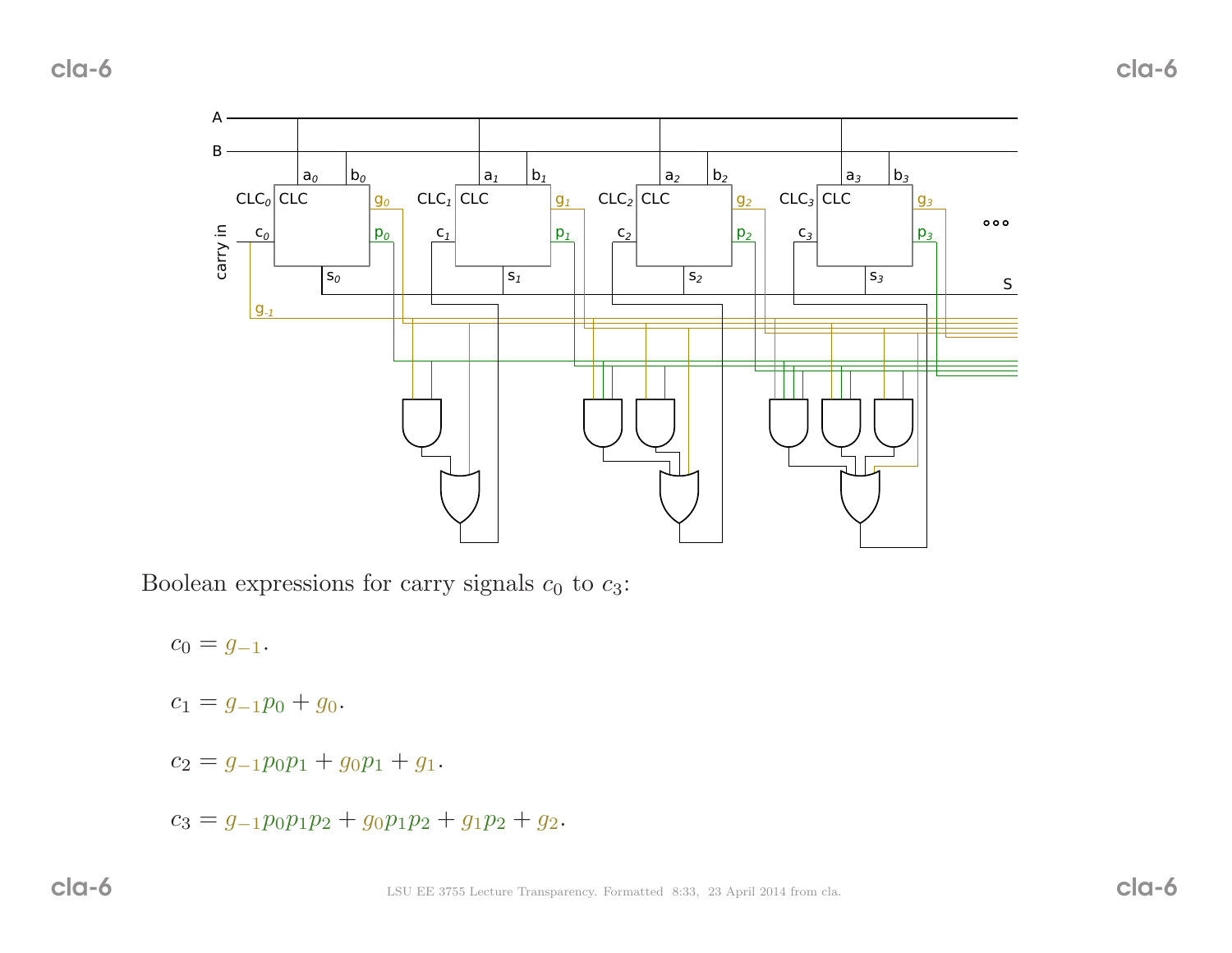# Generalization of Lookahead Carry Generation

 $c_0 = g_{-1}.$ 

$$
c_1 = g_{-1}p_0 + g_0.
$$

$$
c_2 = g_{-1}p_0p_1 + g_0p_1 + g_1.
$$

$$
c_3 = g_{-1}p_0p_1p_2 + g_0p_1p_2 + g_1p_2 + g_2.
$$

Generalizing we get

$$
c_i = g_{-1}p_0p_1 \cdots p_{i-1} + g_0p_1p_2 \cdots p_{i-1} + g_1p_2p_3 \cdots p_{i-1} + \cdots + g_{i-2}p_{i-1} + g_{i-1}
$$
  
= 
$$
\sum_{j=-1}^{i-1} g_j \prod_{k=j+1}^{i-1} p_k
$$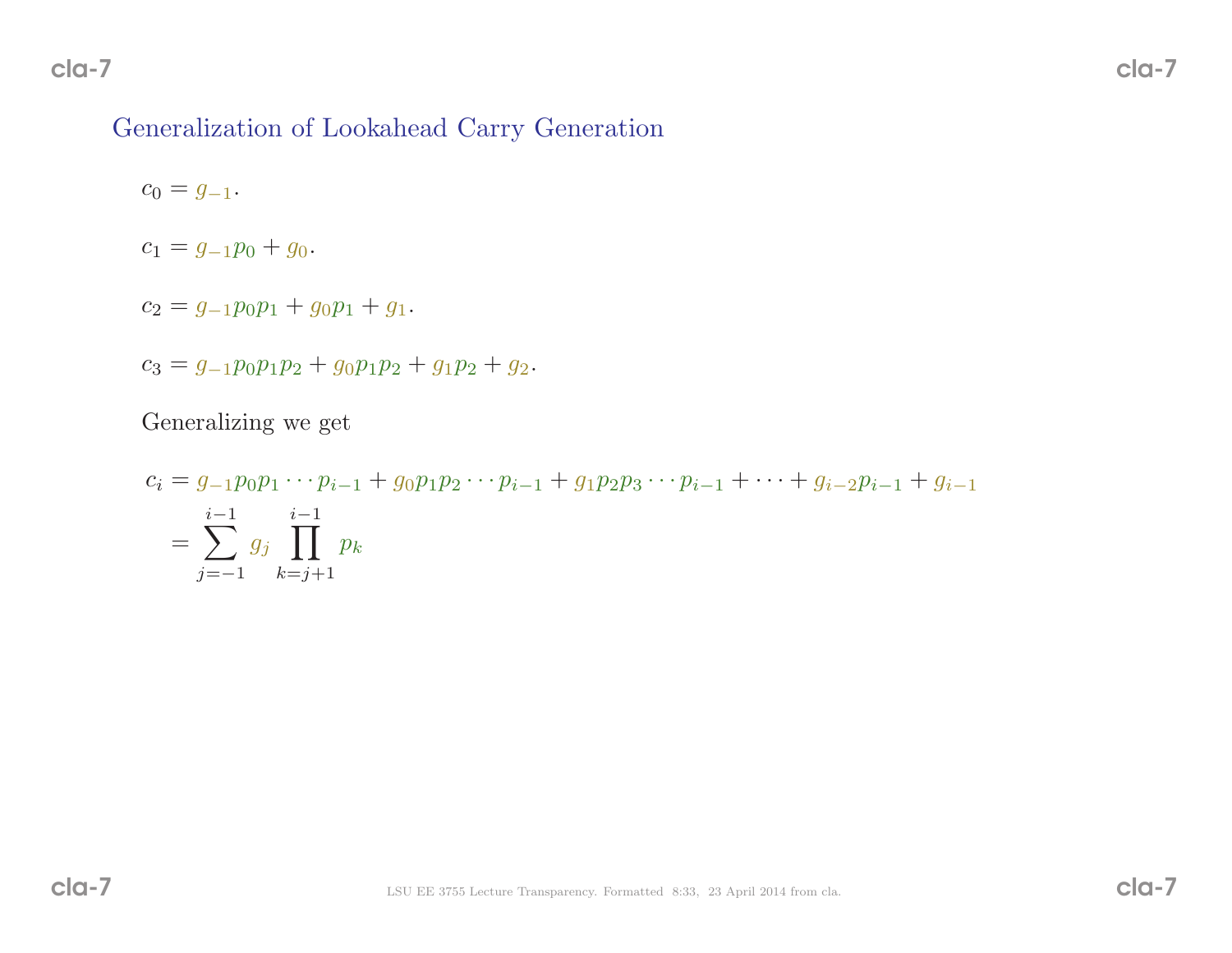### Delay Models

## About These Models

Intended for hand analysis.

These models for making roug<sup>h</sup> comparisons of different kinds of adders.

For example, ripple adder v. carry lookahead adder.

These models too crude for choosing between adders with delays within  $40\%$  of each other...

- . . . in such cases write HDL descriptions . . .
- . . . and use synthesis program to determine delays.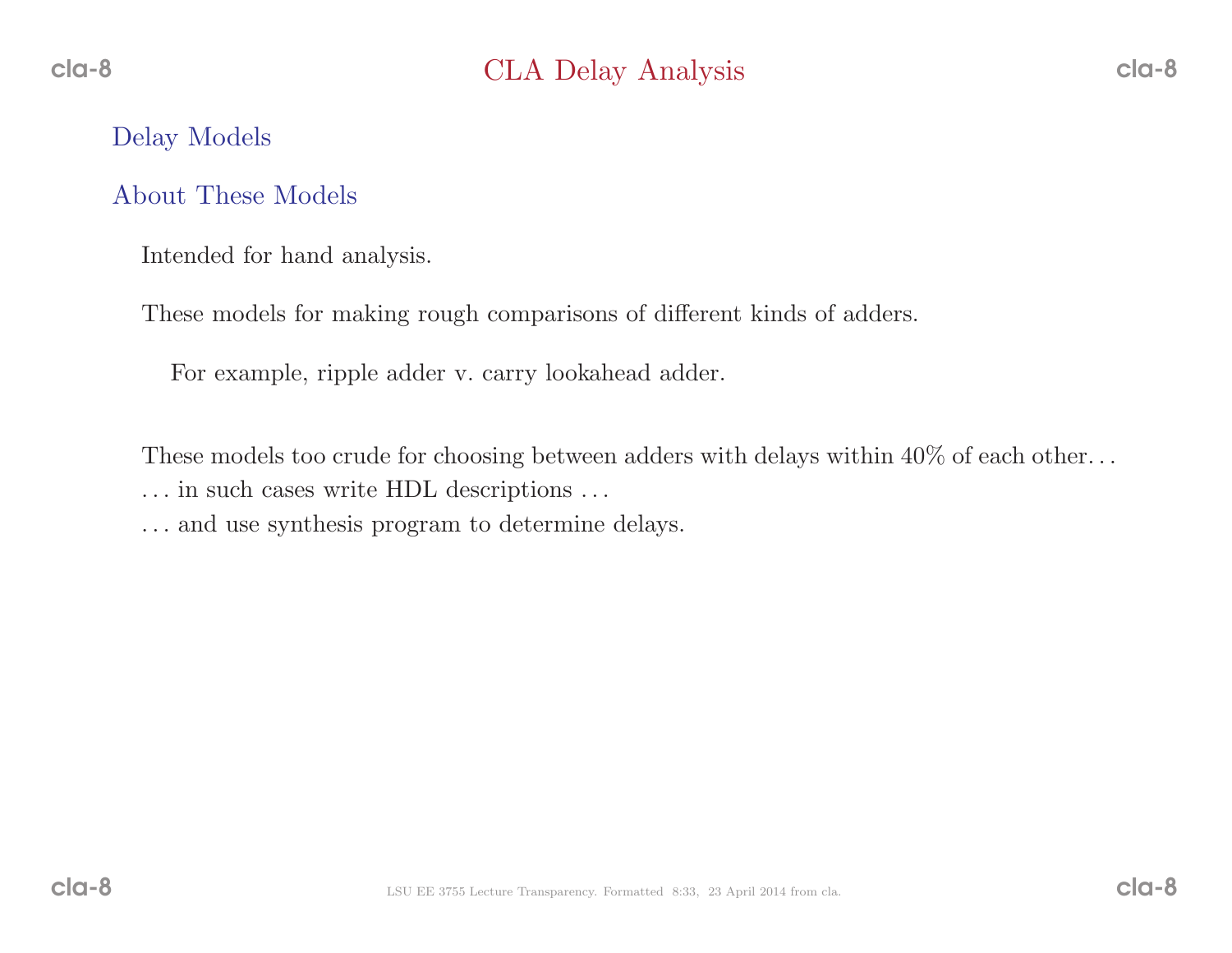# Unrealistic Delay Model

Easiest to use, but exaggerates performance of CLA.

*n*-input XOR Gate:  $t_g = 2$  delay units.

 $n$ -input AND, OR, NAND, NOR Gates:  $t_g = 1$  delay unit.

Conservative Delay Model

More tedious, understates performance of CLA.

*n*-input XOR Gate:  $t_g = 2 \lg n$  delay units.

 $n$ -input AND, OR, NAND, NOR Gates:  $t_g = \lg n$  delay units.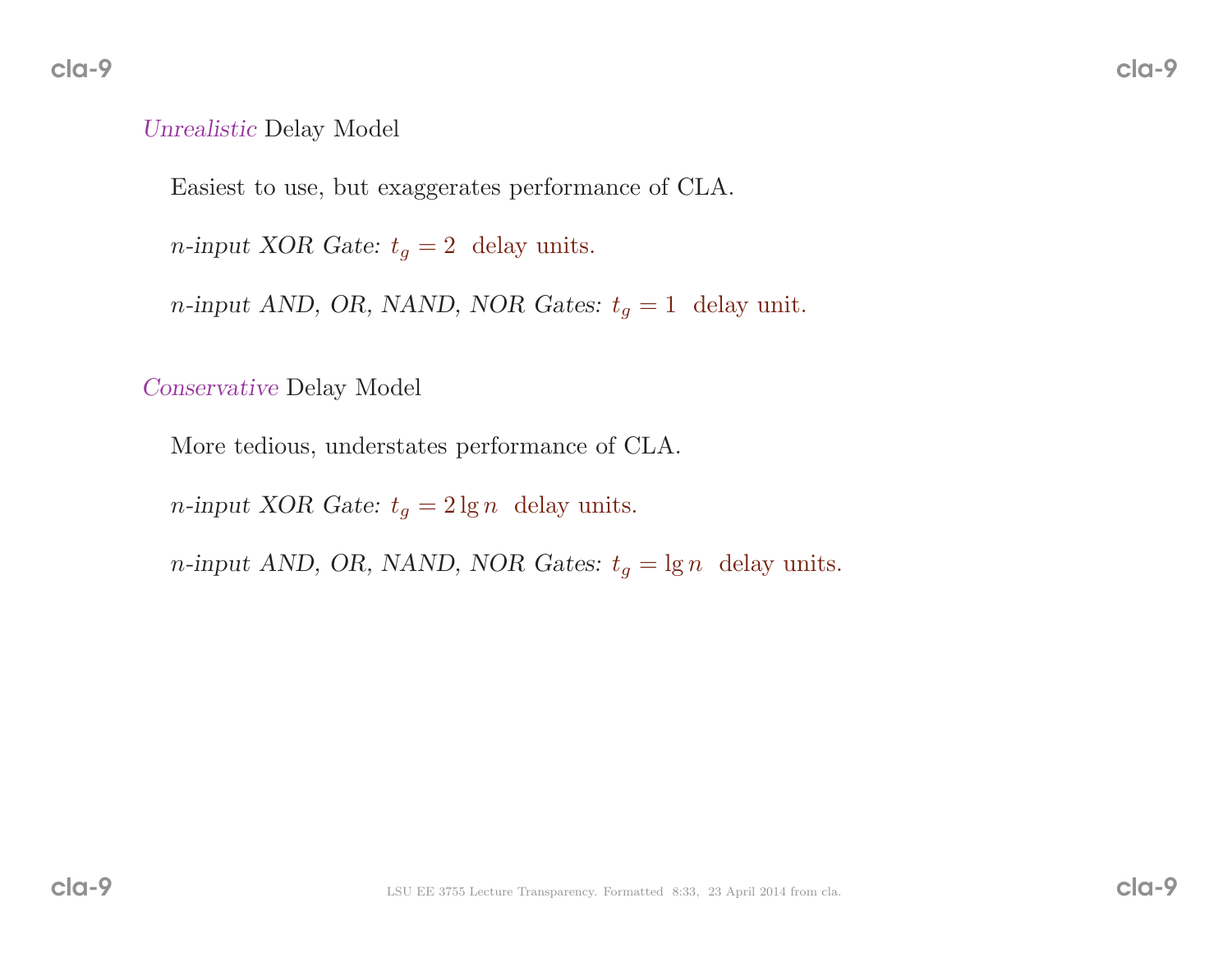# How To Analyze Delay of Combinational Circuit—A Review

#### Steps

- (0) Mark all inputs to the circuit with time  $t = 0$ .
- (1) If all gate outputs are marked with <sup>a</sup> time then go to step (2).

Otherwise, consider gates that do not have <sup>a</sup> time marked at their outputs . . . . . . and find one in which all inputs are marked with <sup>a</sup> time.

Mark the output of the gate with time  $\max\{t_1, t_2, \ldots, t_n\} + t_g \ldots$  $\dots$  where  $t_1, \dots, t_n$  are the times marked on the gate's inputs  $\dots$  $\dots$  and  $t_g$  is the delay of the gate based on the model in use.

Go to step  $(1)$ .

(2) The circuit delay is the largest time assigned to <sup>a</sup> wire.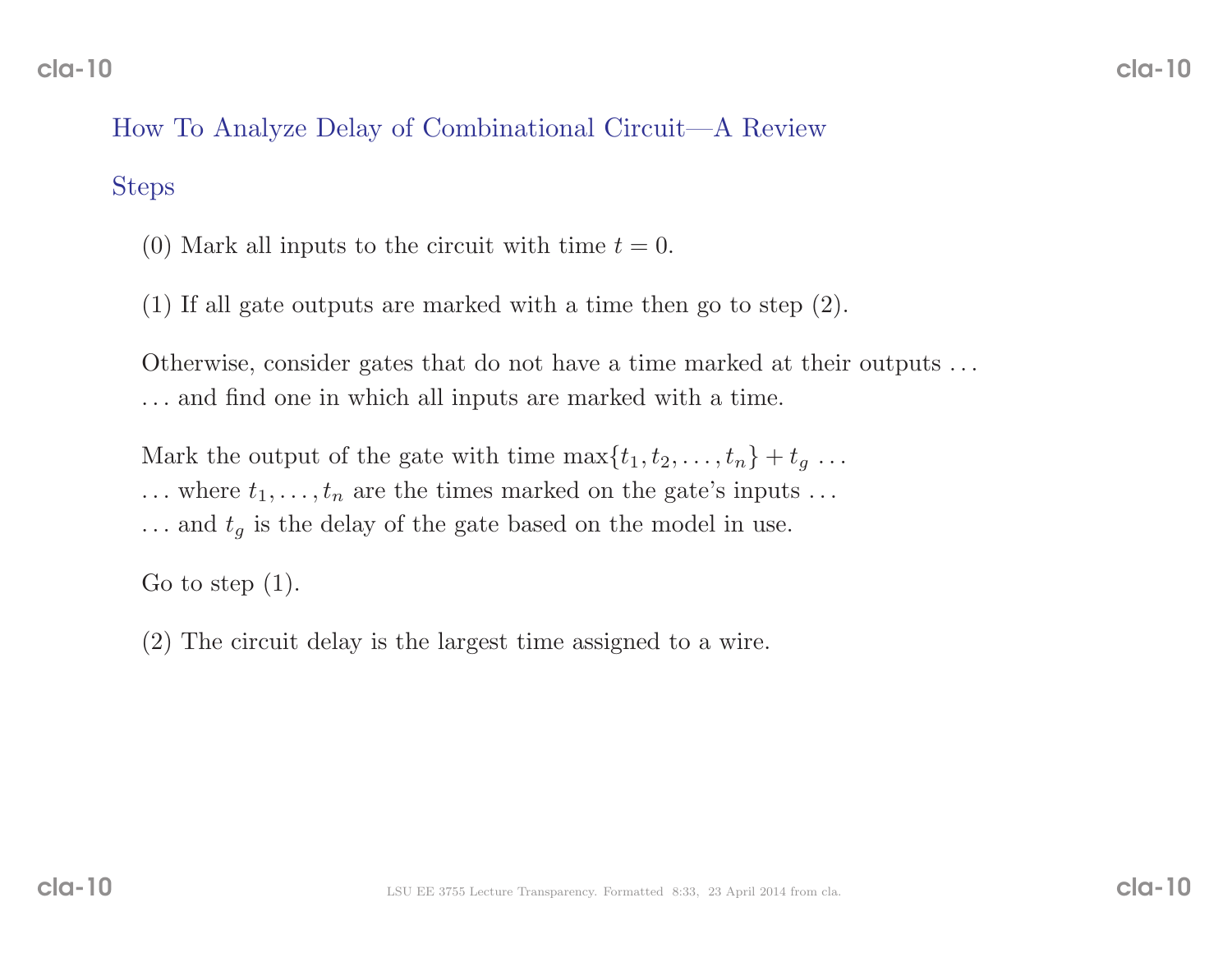# CLA Delay Analysis

# Critical (longest) Path

Starts at inputs, flows through  $p_0$  (or any other  $p_i$ ),  $c_{n-1}$ , ending at  $s_{n-1}$ .

You can follow along by following the red path!

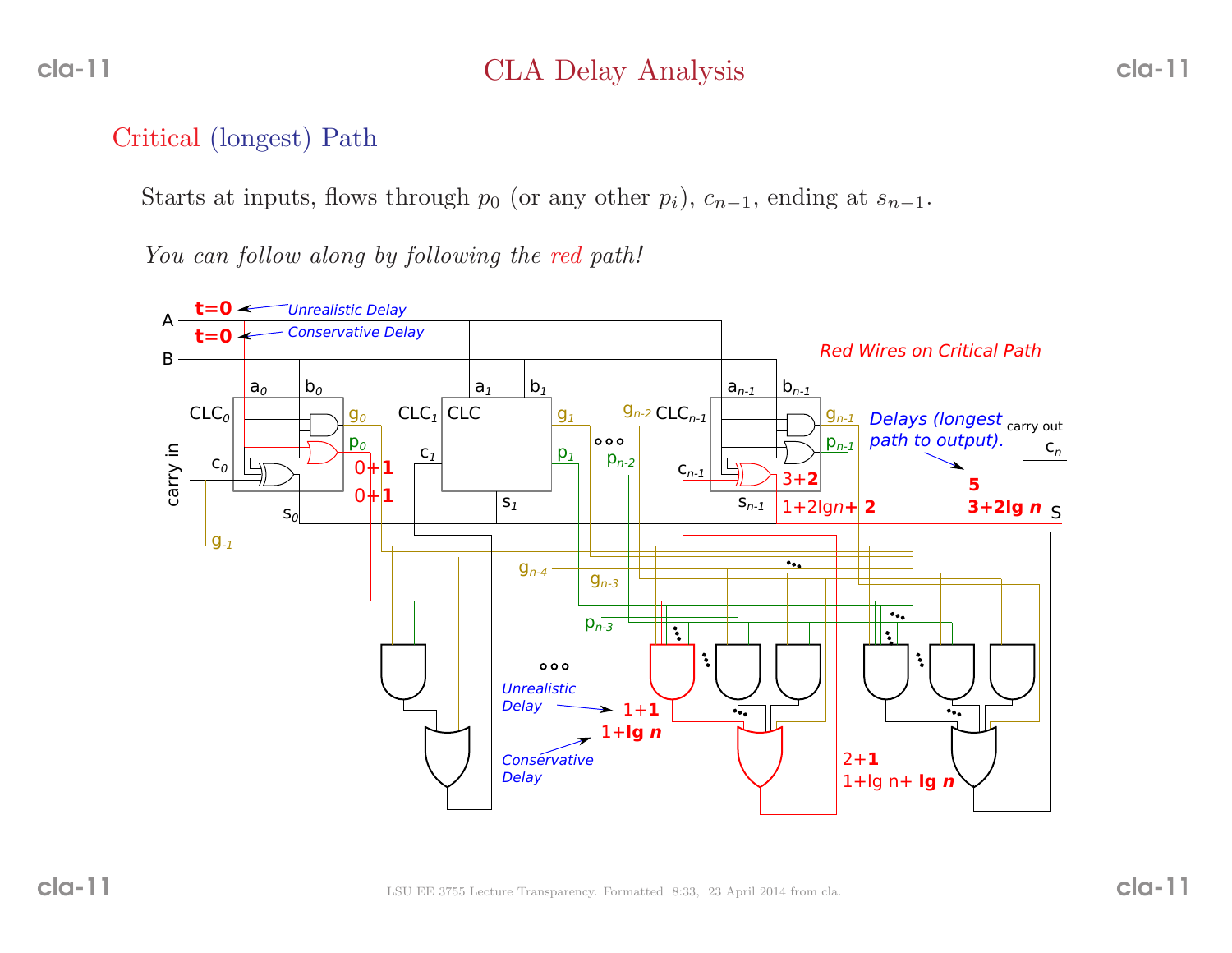# Critical (longest) Path:



### Total Delay:

Unrealistic Model Delay: <sup>5</sup> gate delays.

Conservative Model Delay:  $3 + 2\lceil \lg n \rceil$  gate delays.

cla-12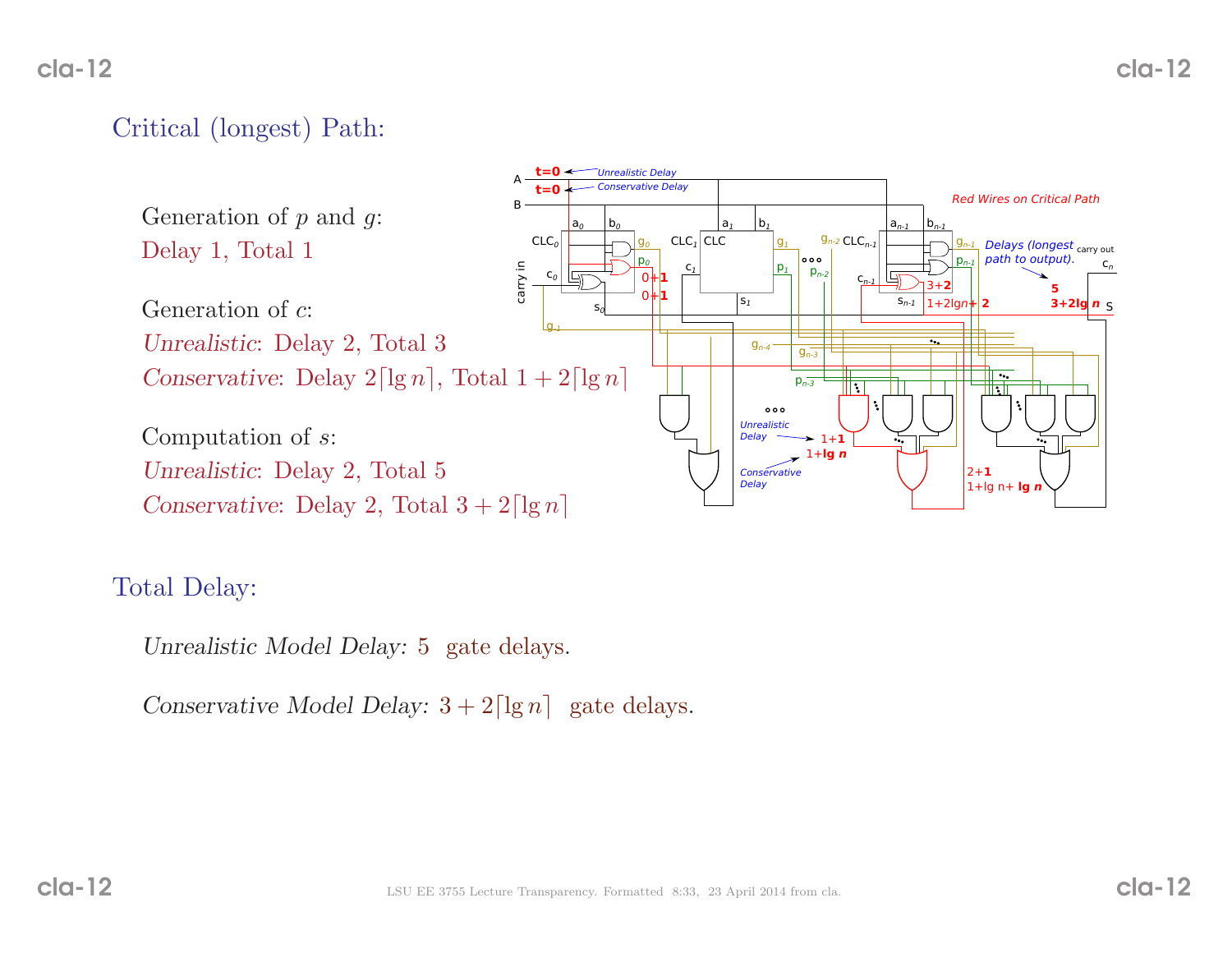### Comparison

<sup>n</sup>-bit ripple: Delay <sup>2</sup><sup>n</sup>.

*n*-bit CLA: Delay 5 or  $3 + 2\lceil \lg n \rceil$ .

8-bit ripple: Delay 16.

8-bit CLA: Delay <sup>5</sup> or 8.

32-bit ripple: Delay 64.

32-bit CLA: Delay <sup>5</sup> or 13.

64-bit ripple: Delay 128.

64-bit CLA: Delay <sup>5</sup> or 15.

CLA looks much better. . . . . . until we compute the cost!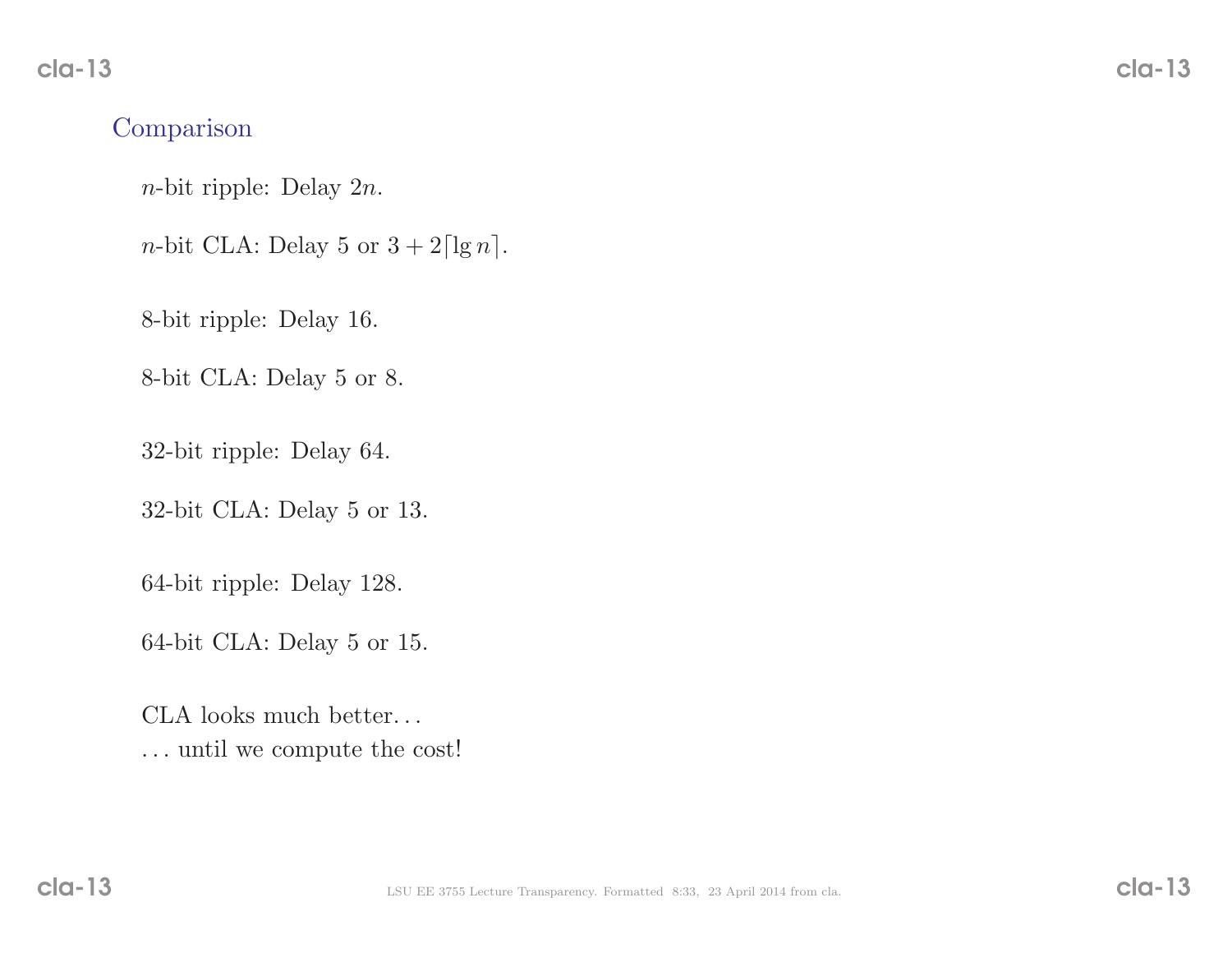Cost Model

Cost of a-input AND Gate:  $a - 1$ .

Cost of 3-input XOR Gate: <sup>5</sup>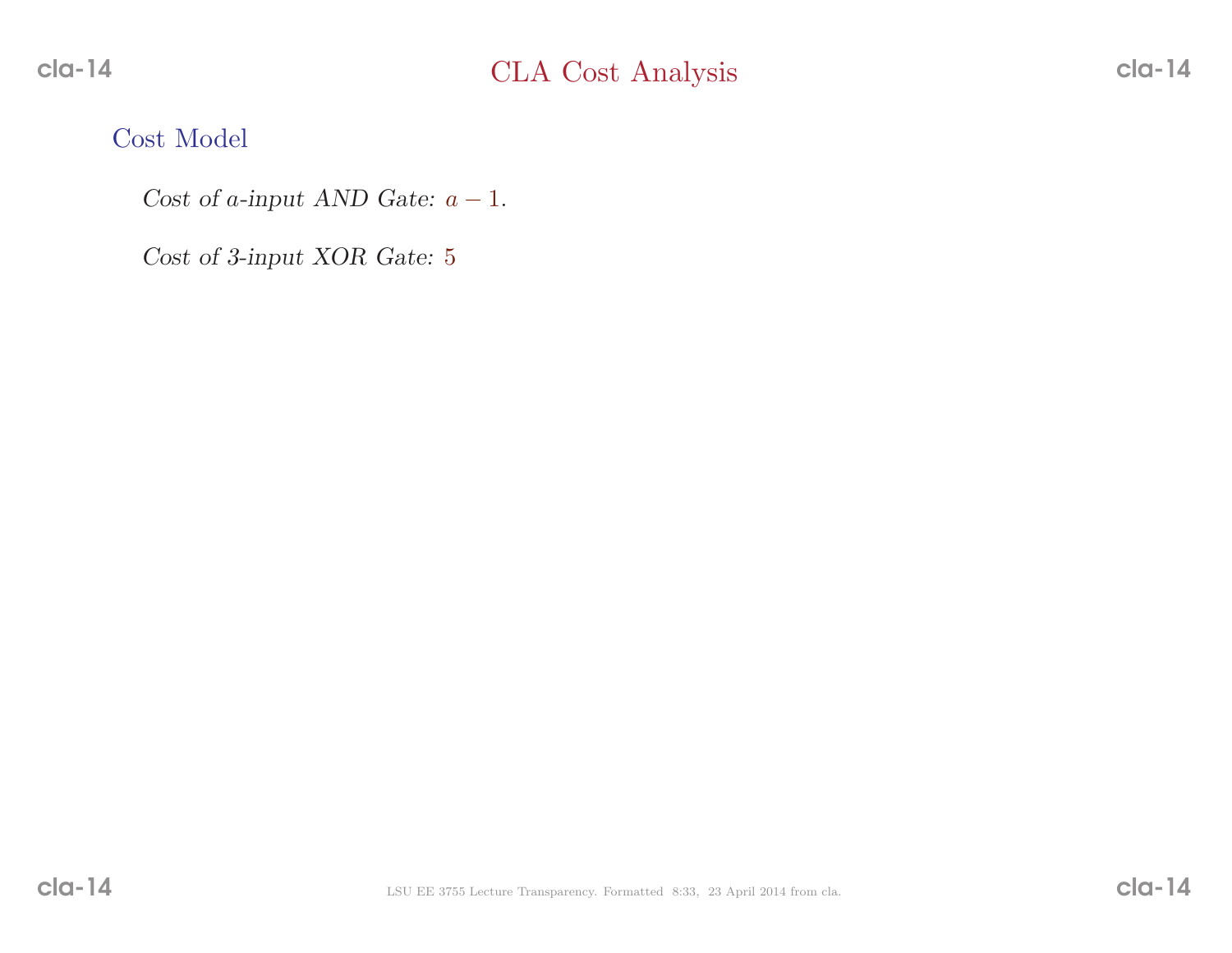cla-15

### <sup>n</sup>-bit CLA Cost Analysis

Cost of each CLA Cell:  $\overbrace{5}$  + Sum Gen. Prop.  $\widehat{1}$  +  $\widehat{1}$  = 7

Cost of logic to compute  $c_i$  given p and g signals:

OR Gate\n
$$
\overbrace{i+1 \atop i}^{AND \text{ Gates}} + \sum_{j=2}^{i+1} j - 1 = i + \frac{i(i+1)}{2} = \frac{i(i+3)}{2}
$$

Cost of logic to compute  $c_1$  to  $c_n$ :

$$
\sum_{i=1}^{n} \frac{i(i+3)}{2} = \frac{1}{6}n(n+1)(n+5)
$$

Cost of entire *n*-bit CLA

$$
\frac{\text{CLA Cells}}{7n} + \frac{\frac{\text{Carry Gen Logic}}{1}}{6}n(n+1)(n+5) \approx \frac{n^3}{6}
$$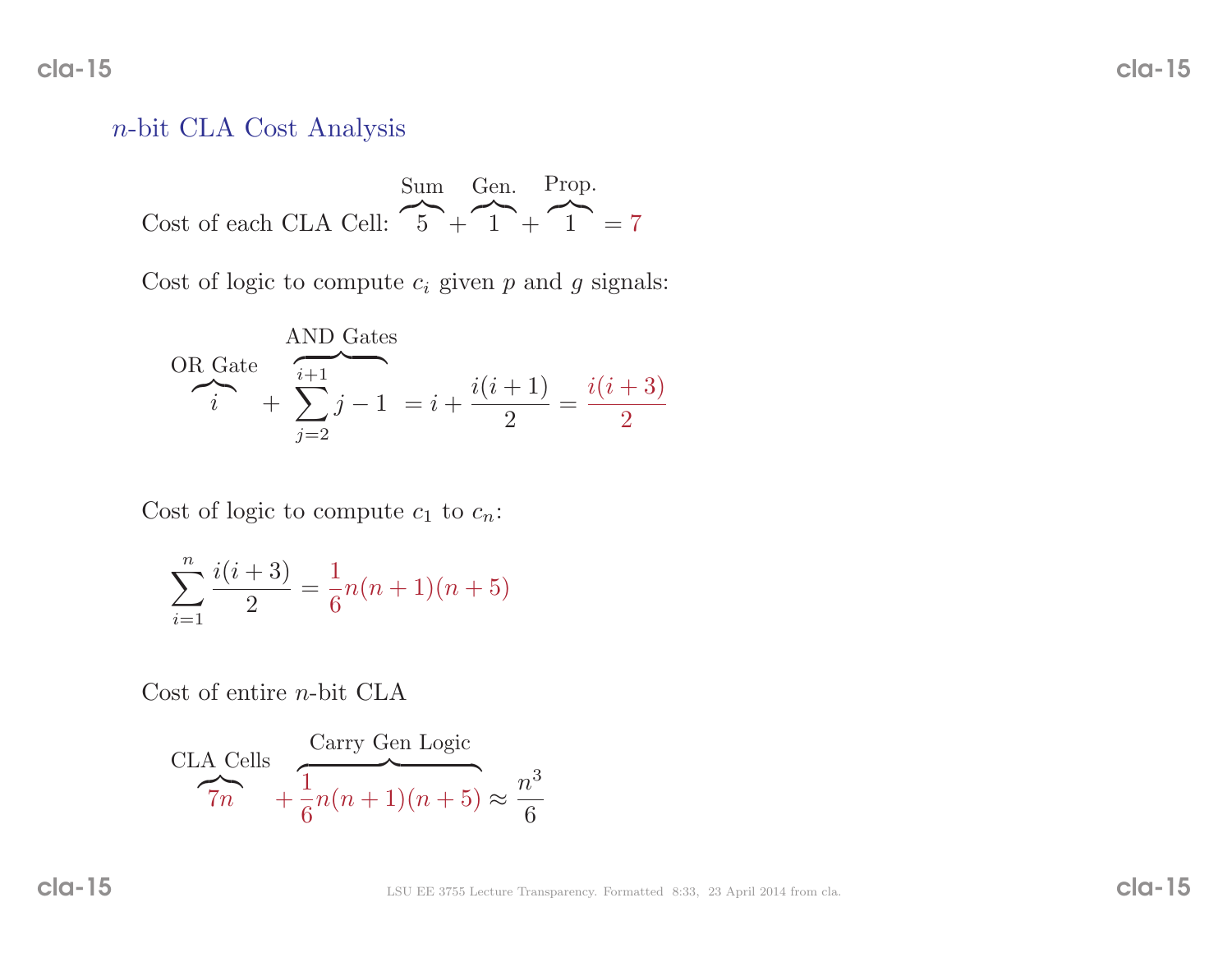### Cost of Selected Sizes

 $n$ -bit ripple:  $10n$ 

```
n-bit CLA: 7n + \frac{1}{6}n(n+1)(n+5)
```
8-bit ripple: <sup>80</sup>

8-bit CLA:  $212$  or  $2.65 \times \text{cost of ripple adder.}$ 

32-bit ripple: <sup>320</sup>

32-bit CLA: 6736 or  $21 \times \text{cost of ripple adder.}$ 

64-bit ripple: <sup>640</sup>

64-bit CLA:  $48288$  or  $75\times$  cost of ripple adder.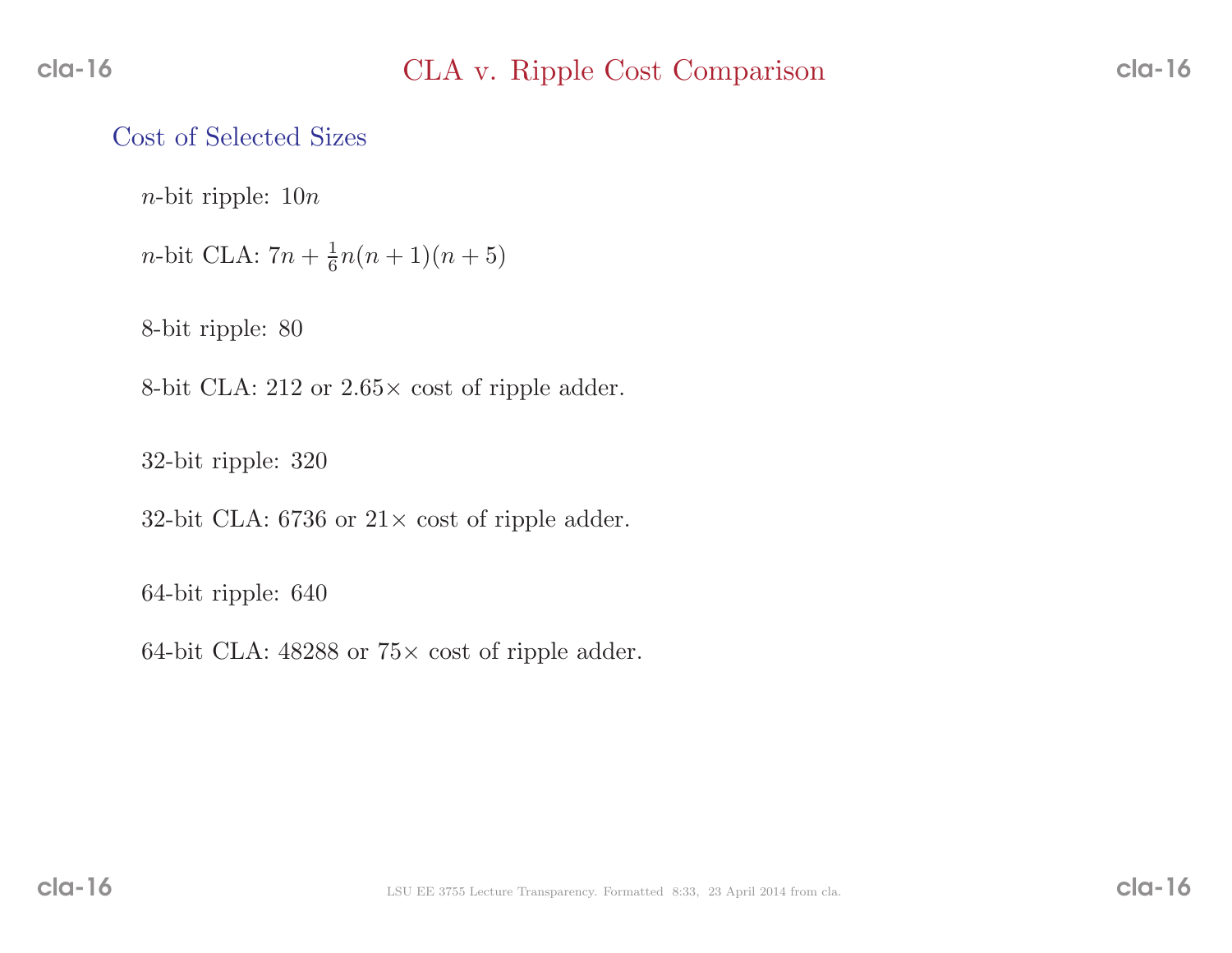# Hierarchical CLA

Instead of using  $n$  1-bit carry lookahead cells  $\dots$ 

... use m *l*-bit *Carry Lookahead Blocks*. (Note that  $n = l \times m$ .)

Structure:



The CLB-x blocks can contain any kind of <sup>l</sup>-bit adder, including ripple and CLA.

Carry generation logic (CGL) can be ripple or lookahead.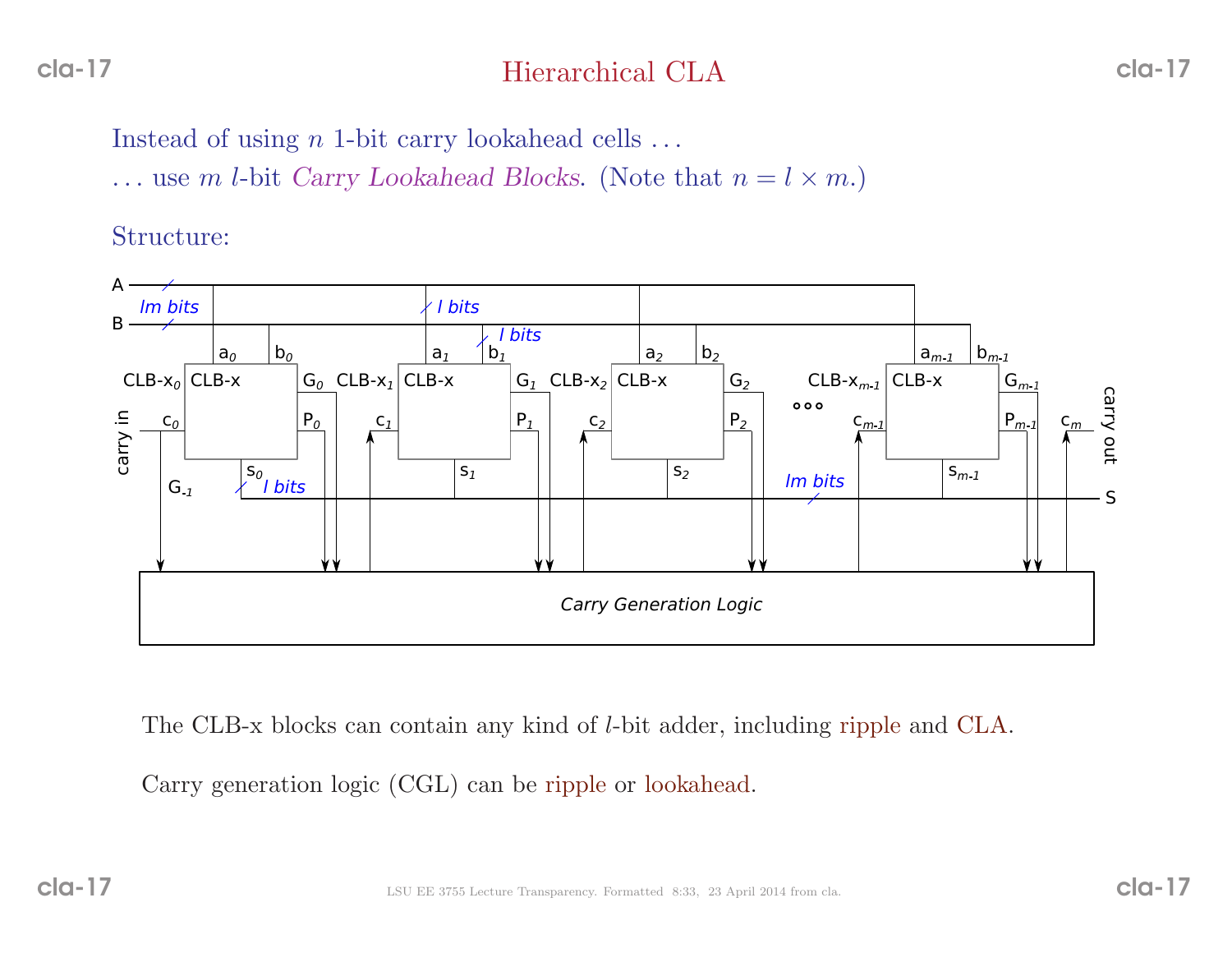### Benefit of Hierarchical CLA

Since CGL and the logic to generate  $P$  and  $G$  operate on fewer bits ...

. . . cost is lower.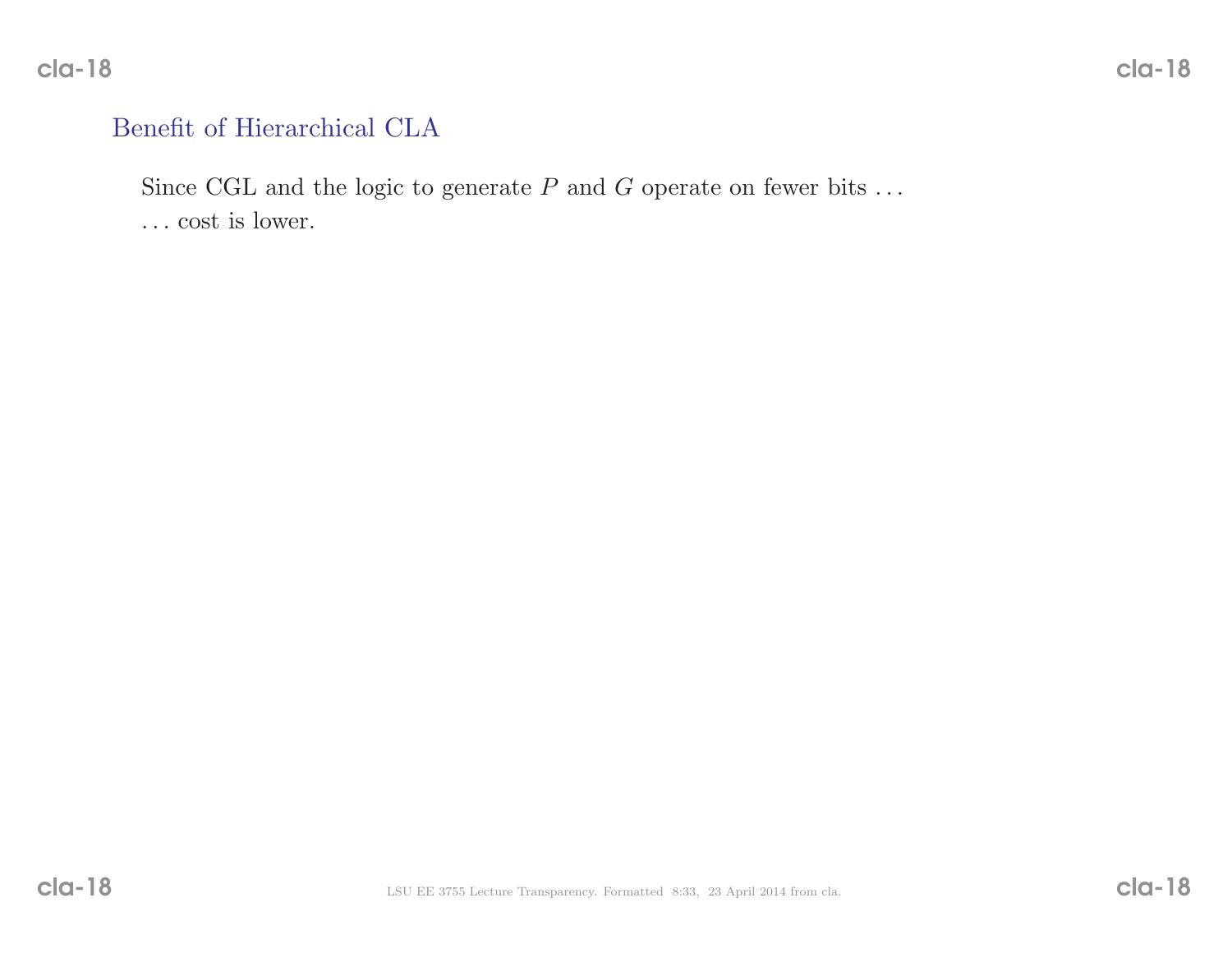We will consider two kinds of CLB-x modules:

CLB-c, in which the <sup>l</sup>-bit adder is <sup>a</sup> CLA.

CLB-r, in which the <sup>l</sup>-bit adder is <sup>a</sup> ripple adder.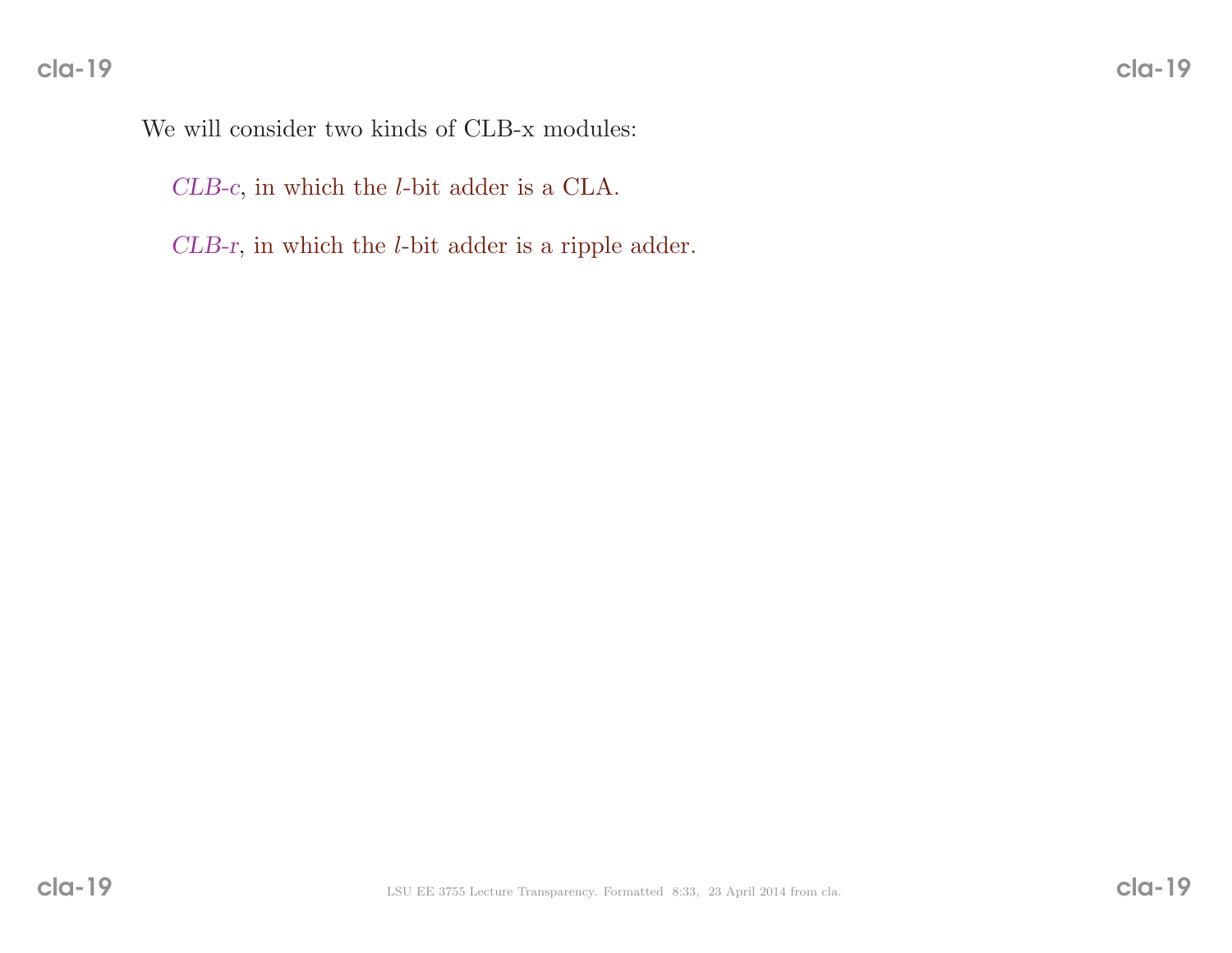# Carry Lookhead Block (CLB-x)

CLB-x contains an *l*-bit adder of type  $x$  (*e.g.*, ripple or CLA)...

 $\dots$  and logic to compute P and G.

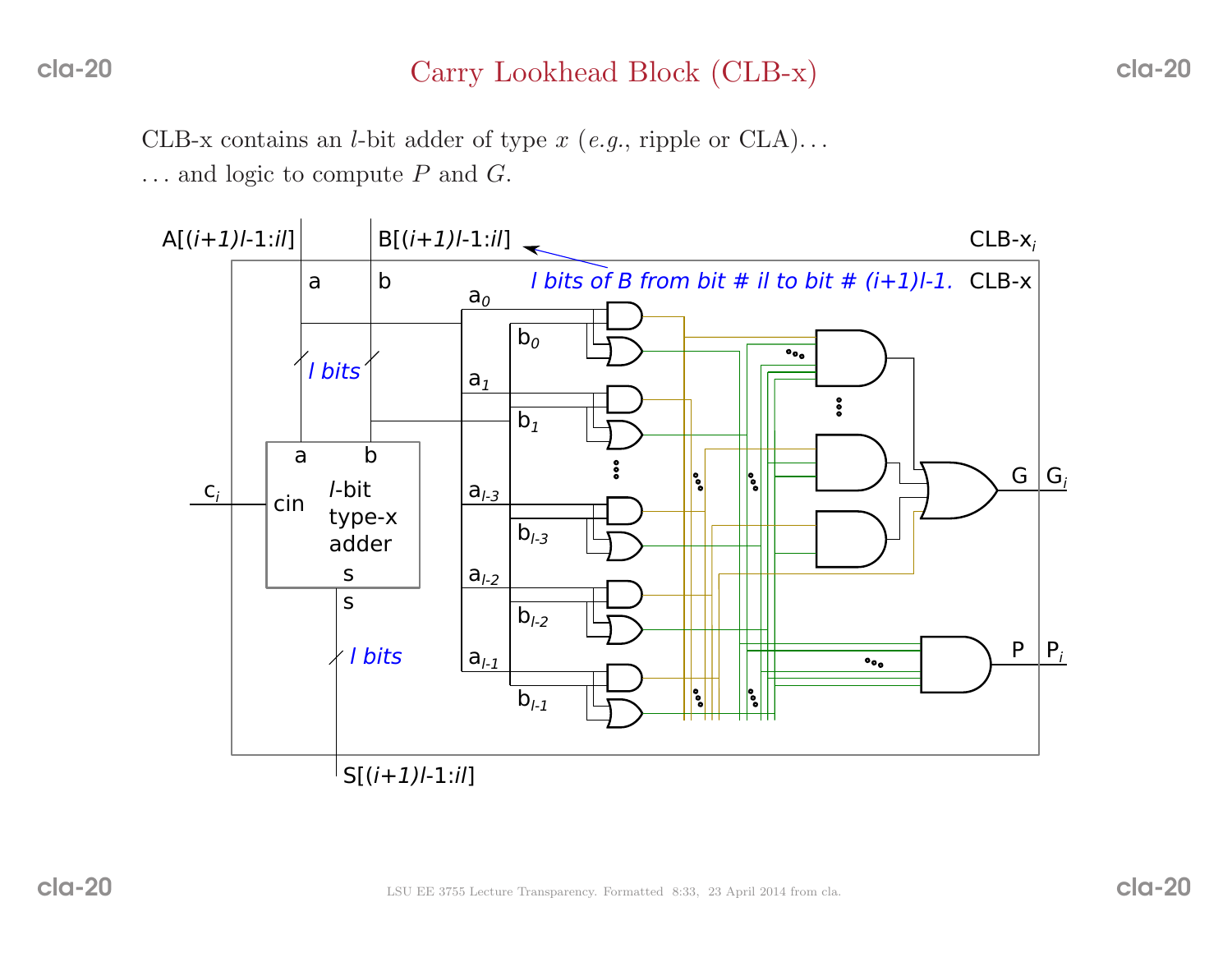

Notice that logic for  $G$  is almost the same as the logic for  $c_i \ldots$ . . . an important difference is that the carry in is ignored.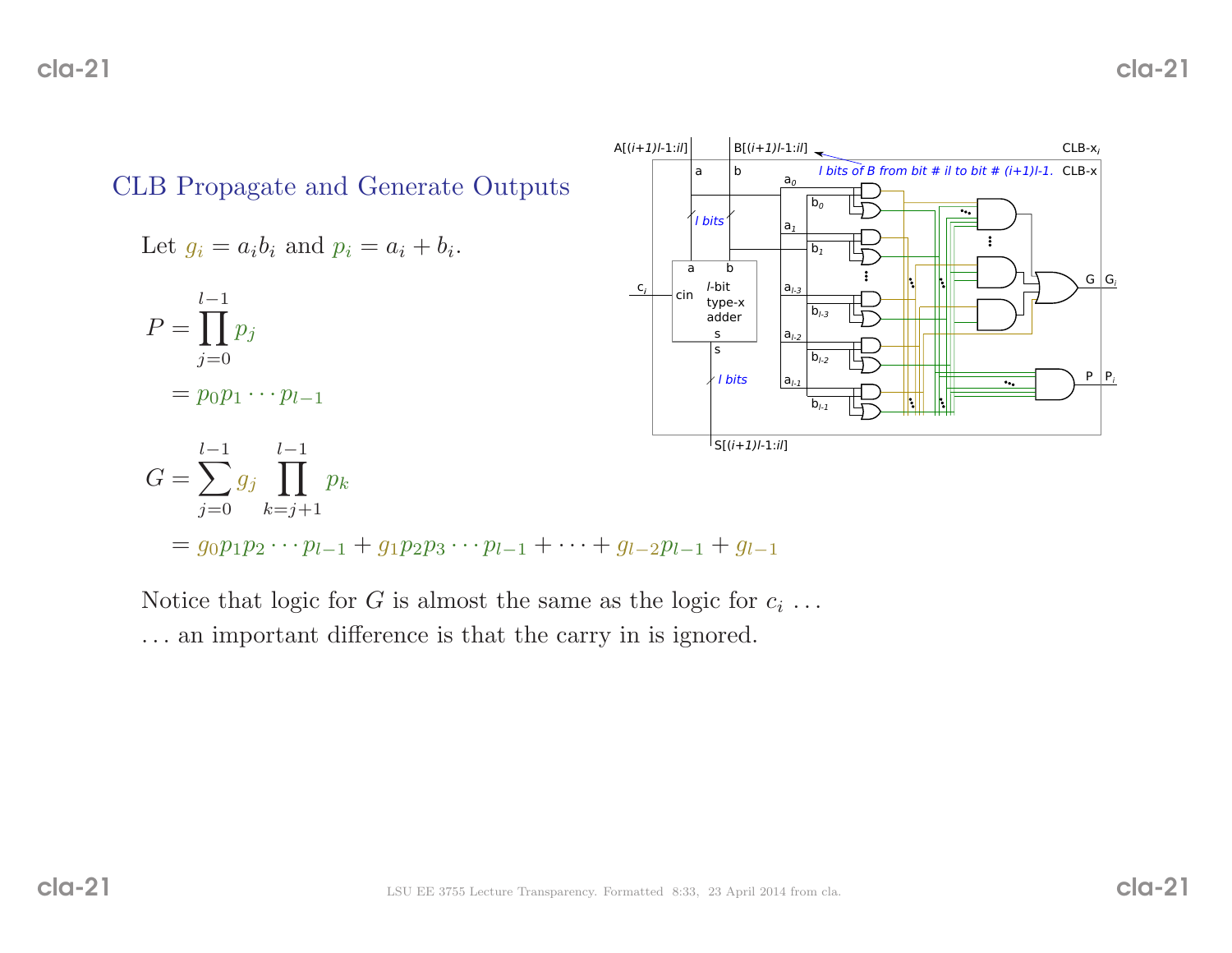## Design Options for Hierarchical CLA

Value of *l*. (Since *n* is given, if we choose *l* that fixes  $m = n/l$ .)

Type of CLB: *CLB-c* (block uses *l*-bit CLA) or *CLB-r* (block uses *l*-bit ripple adder).

Type of CGL: *lookahead* or *ripple*.

### Design Options Example

Given: We want <sup>a</sup> 32-bit adder, money is no object.

Choose  $l = 8$ , this fixes  $m = 4$ .

For CLB use <sup>a</sup> CLA.

For CGL use lookahead logic.

Are these good choices? To find answer need to analyze cost and performance.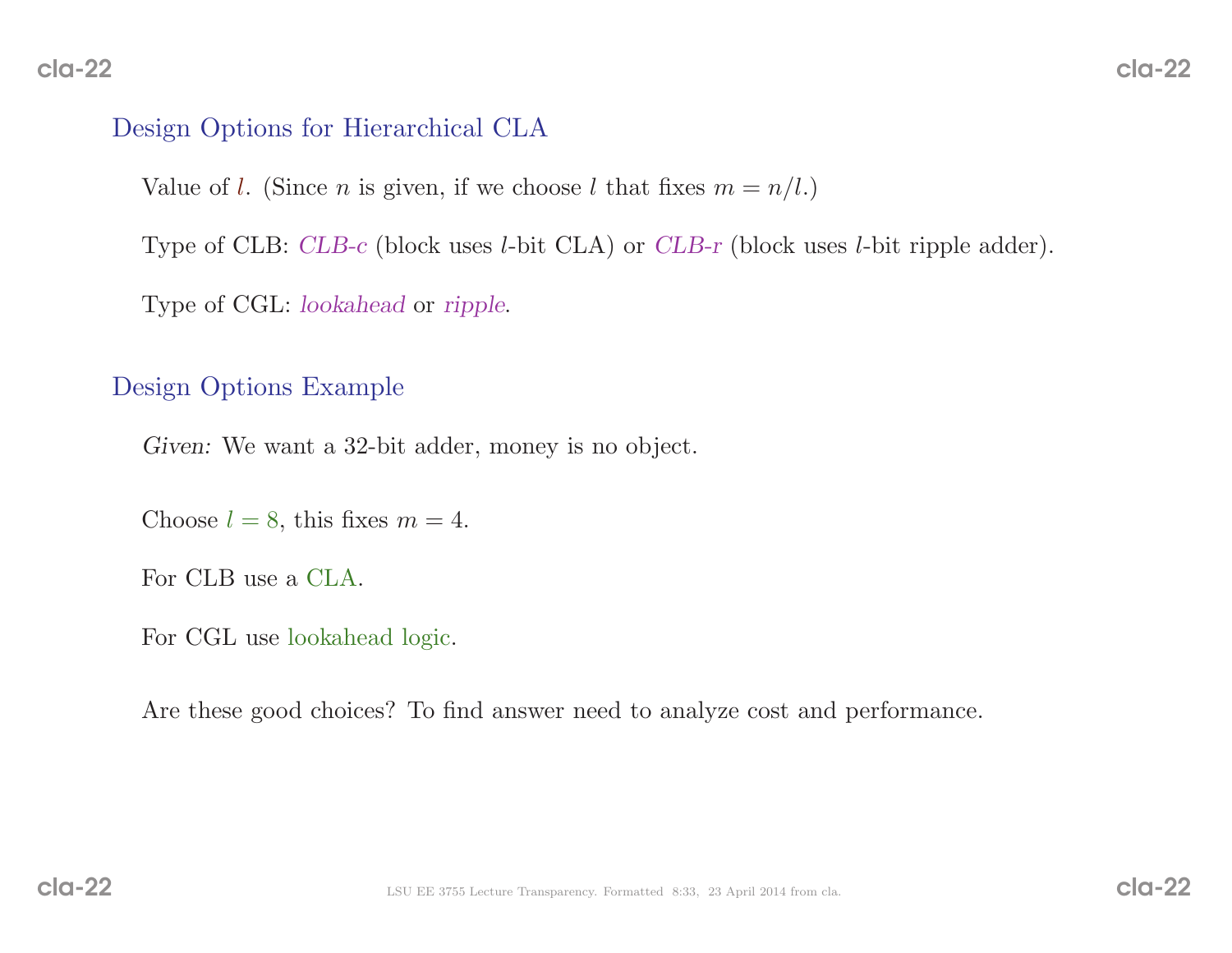Delay Analysis for Hierarchical CLA with CLB-r and lookahead CGL

Critical Path and delay under unrealistic and conservative models:

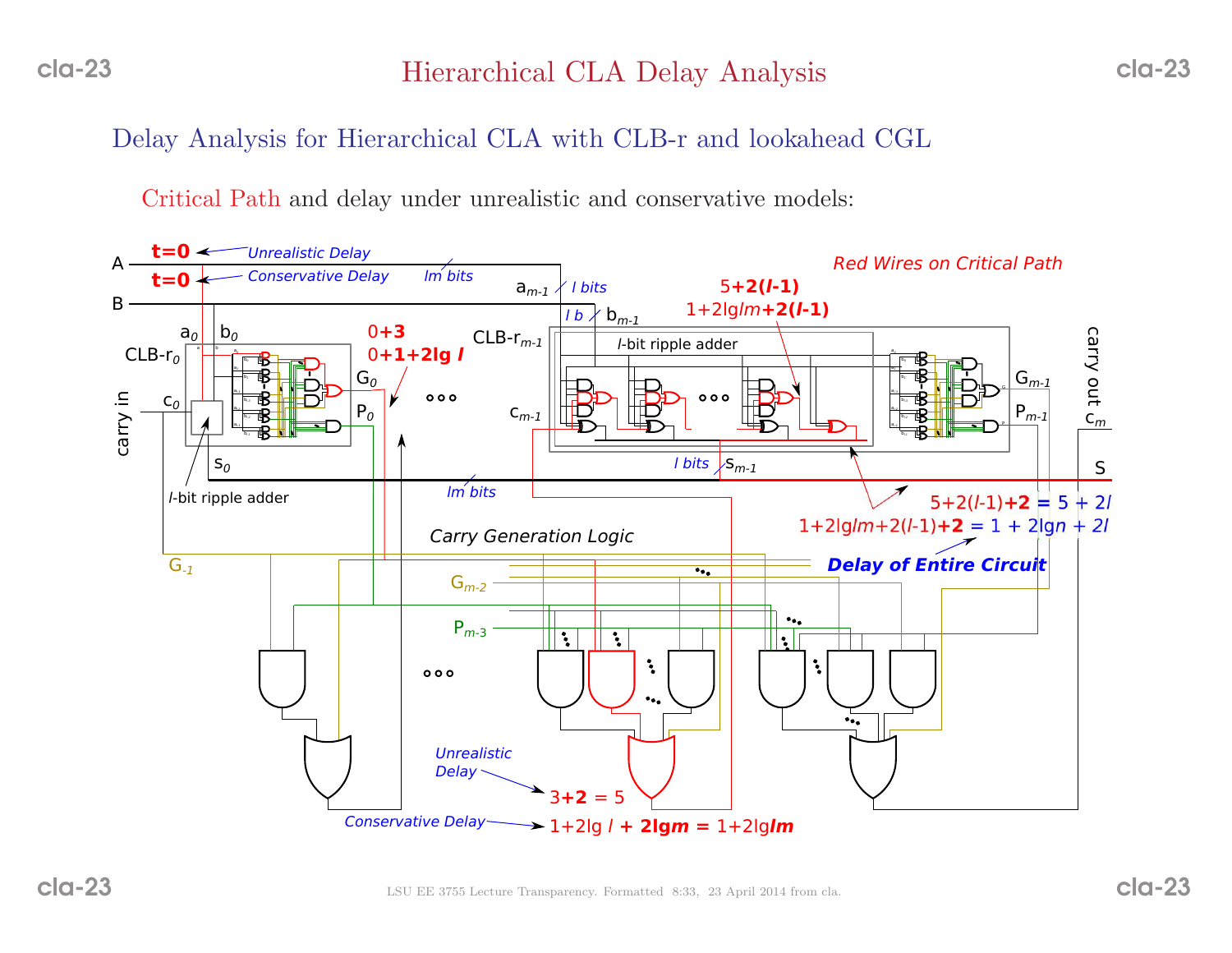Delays for  $m \times l$ -bit Hierarchical CLA.  $(n = lm)$ 

Hierarchical CLA with CLB-r and lookahead CGL

Unrealistic: $7+2(l-1)$  gate delays

Conservative:  $1 + 2 \lg n + 2l$  gate delays

Hierarchical CLA with CLB-c and lookahead CGL

Unrealistic:9 gate delays

Conservative:  $3 + 2 \lg l + 2 \lg n$  gate delays

Hierarchical CLA with CLB-r and ripple CGL

Unrealistic: $1 + 2m + 2l$  gate delays Conservative:  $2 \lg l + 2(m + l)$  gate delays

For details see Fall <sup>2013</sup> Homework <sup>2</sup> Solution.